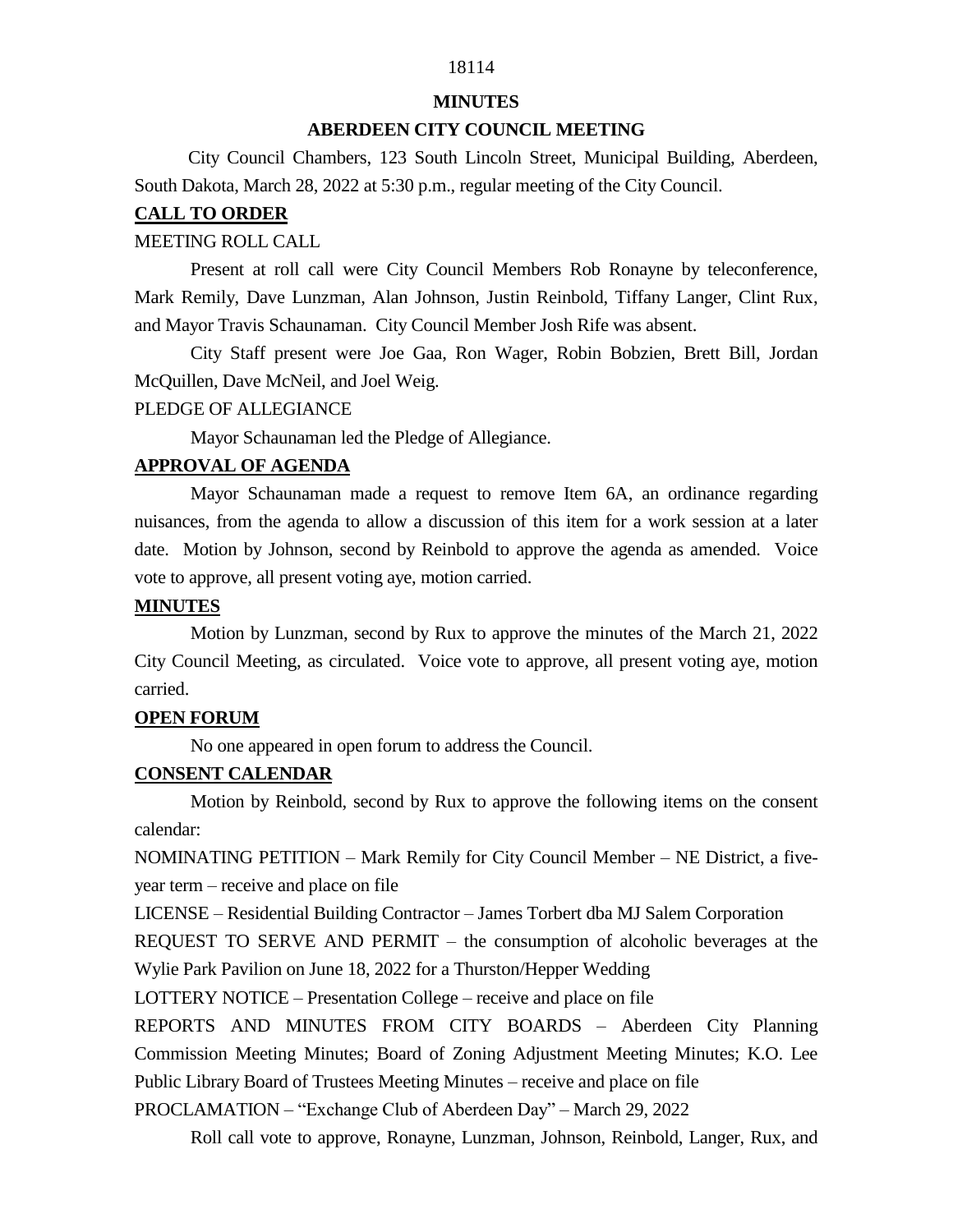Mayor Schaunaman voting aye, Remily abstaining, motion carried.

Mayor Schaunaman read and proclaimed March 29, 2022 as "Exchange Club of Aberdeen Day".

#### **NEW BUSINESS**

HEARING ON PETITION TO REZONE PROPERTY AND FIRST READING OF ORDINANCE NO. 22-03-03

Mayor Schaunaman opened a hearing on a petition from Joshua Meyer to rezone property described as Lots  $5 - 6$ , Block 41, Thomas Addition to Aberdeen in the NW  $\frac{1}{4}$  of Sec. 24, T123N, R64W of the 5<sup>th</sup> P.M., Brown County, South Dakota (920 South Main Street) from (C-3) Central Business District to (R-3) High Density Residential District. City Planning/Zoning Director Brett Bill explained that the petitioner is requesting to rezone the property to bring it into a district that is consistent with its multi-family residential use. No public comments were received so Mayor Schaunaman closed the hearing. Motion by Rux, second by Johnson to approve first reading of Ordinance No. 22-03-03 to rezone the property as requested. Roll call vote to approve, all present voting aye, motion carried.

HEARING ON PETITION TO REZONE PROPERTY AND FIRST READING OF ORDINANCE NO. 22-03-04

Mayor Schaunaman opened a hearing on a petition from Corey Sauerwein of BSW, LLC to rezone property described as Lot 1, Cambridge Addition to the City of Aberdeen in the SW ¼ of Sec. 7, T123N, R63W of the 5<sup>th</sup> P.M., Brown County, South Dakota  $(1501-8^{\text{th}})$ Avenue, NE) from (C-2) Highway Commercial District to (R-3) High Density Residential District. City Planning/Zoning Director Brett Bill explained that the petitioner is requesting to rezone the property to bring it into a district that will allow for future residential development. No public comments were received so Mayor Schaunaman closed the hearing. Motion by Johnson, second by Reinbold to approve first reading of Ordinance No. 22-03-04 to rezone the property as requested. Roll call vote to approve, all present voting aye, motion carried.

#### PERMIT FOR CANNABIS DISPENSARY AT 428 NORTH HIGHWAY 281, SUITE #1

City Manager Joe Gaa presented an application for a permit for a cannabis dispensary at 428 North Highway 281, Suite #1 for Genesis Farms, LLC. Motion by Langer, second by Rux to approve, pursuant to Sec. 60-360 of the Aberdeen City Code, issuance of a permit to Genesis Farms, LLC, to operate a cannabis dispensary at 428 North Highway 281, Suite #1 in compliance with applicable state and local laws and regulation. Roll call vote to approve, all present voting aye, motion carried.

## PERMIT FOR CANNABIS DISPENSARY AT 1812 –  $6^{\mathrm{TH}}$  AVENUE, SE

City Manager Joe Gaa presented an application for a permit for a cannabis dispensary at  $1812 - 6<sup>th</sup>$  Avenue, SE for Genesis Farms, LLC. Motion by Remily, second by Rux to approve, pursuant to Sec. 60-360 of the Aberdeen City Code, issuance of a permit to Genesis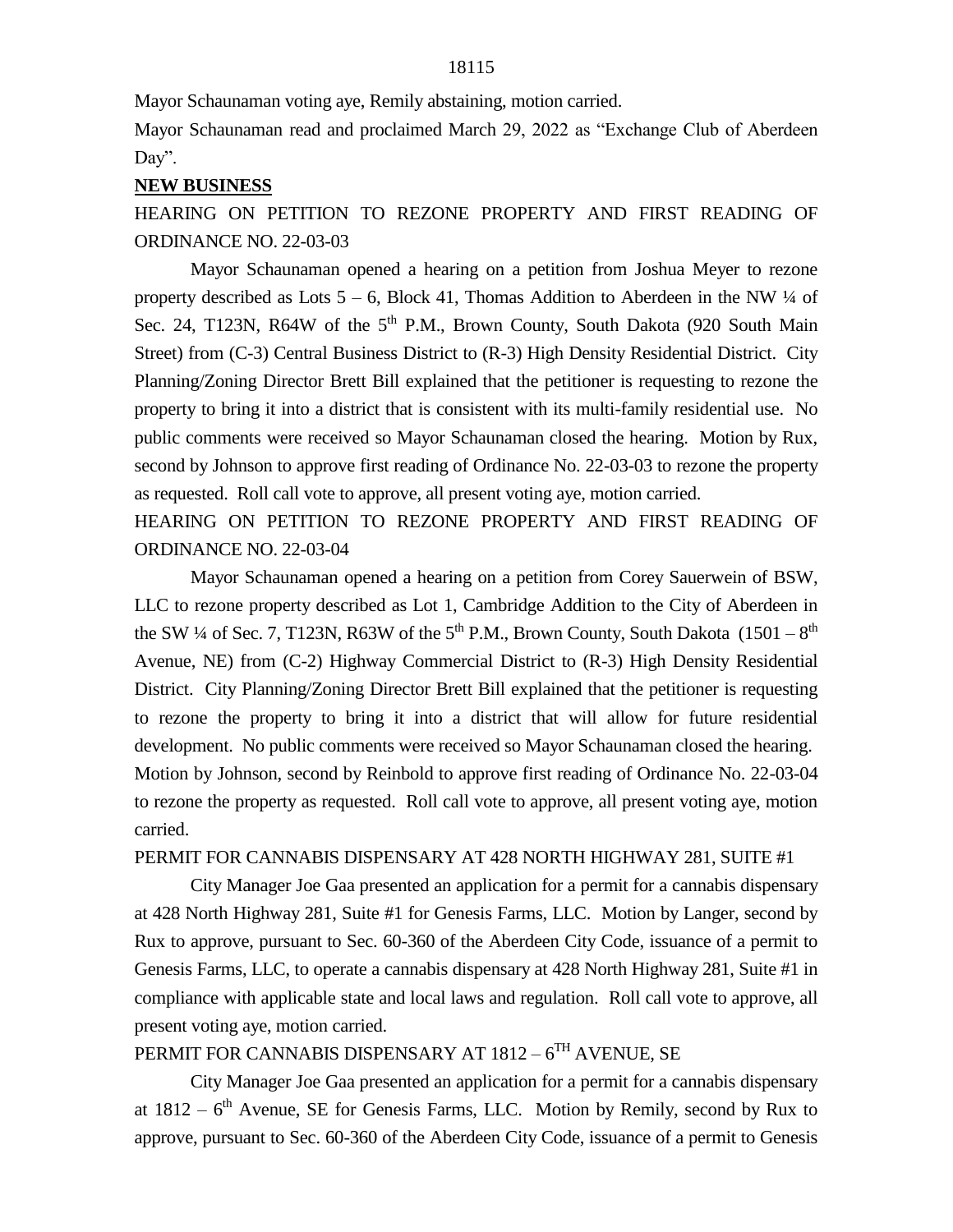Farms, LLC, to operate a cannabis dispensary at  $1812 - 6<sup>th</sup>$  Avenue, SE in compliance with applicable state and local laws and regulations. Roll call vote to approve, all present voting aye, motion carried.

#### PERMIT FOR CANNABIS DISPENSARY AT 10 RAILROAD AVENUE, SW

City Manager Joe Gaa presented an application for a permit for a cannabis dispensary at 10 Railroad Avenue, SW for Genesis Farms, LLC. Motion by Remily, second by Ronayne to approve, pursuant to Sec. 60-360 of the Aberdeen City Code, issuance of a permit to Genesis Farms, LLC, to operate a cannabis dispensary at 10 Railroad Avenue, SW in compliance with applicable state and local laws and regulations. Roll call vote to approve, all present voting aye, motion carried.

## PERMIT FOR CANNABIS DISPENSARY AT 3307 – 7<sup>th</sup> AVENUE, SE, SUITE #110

City Manager Joe Gaa presented an application for a permit for a cannabis dispensary at 3307 –  $7<sup>th</sup>$  Avenue, SE, Suite #110 for Dakota Herb, LLC. Motion by Rux, second by Langer to approve, pursuant to Sec. 60-360 of the Aberdeen City Code, issuance of a permit to Dakota Herb, LLC to operate a cannabis dispensary at  $3307 - 7<sup>th</sup>$  Avenue, SE, Suite #110 in compliance with applicable state and local laws and regulations. Roll call vote to approve, all present voting aye, motion carried.

#### BID FOR NORTH DAKOTA STREET ROADWAY IMPROVEMENTS

City Engineer Robin Bobzien requested approval to award the bid for the North Dakota Street Roadway Improvements to Reede Construction Inc. in the amount of \$2,629,565.40. Motion by Johnson, second by Rux to award the bid to Reede Construction Inc. in the amount of \$2,629,565.40 for the North Dakota Street Roadway Improvements Project. Roll call vote to approve, all present voting aye, motion carried.

## BID FOR KLINE STREET RECONSTRUCTION PROJECT

City Engineer Robin Bobzien explained the bids received for the Kline Street Reconstruction Project which included sections of work on South Dakota Street and the other on North Kline Street. Bobzien recommended awarding the Bid – Alternate "B" – South Dakota Street to B & B Contracting, Inc. in the amount of \$1,808,680.18 and rejecting the Bid – Alternate "A" – North Kline Street in the amount of \$2,667,831.99 also submitted by B & B Contracting, Inc. Motion by Rux, second by Johnson to award the Bid – Alternate "B" for the Kline Street Reconstruction Project to B  $\&$  B Contracting, Inc. in the amount of \$1,808,680.18 and reject the Bid – Alternate "A" submitted by B & B Contracting, Inc. Roll call vote to approve, all present voting aye, motion carried.

# PRESENTATION OF ACTIVITIES REPORT FOR ABERDEEN AREA CONVENTION & VISITORS BUREAU

Casey Weismantel, Executive Director of the Aberdeen Area Convention & Visitors Bureau, presented the CVB's quarterly activities report.

#### **REVIEW AND APPROVAL OF CLAIMS AND PAYROLL**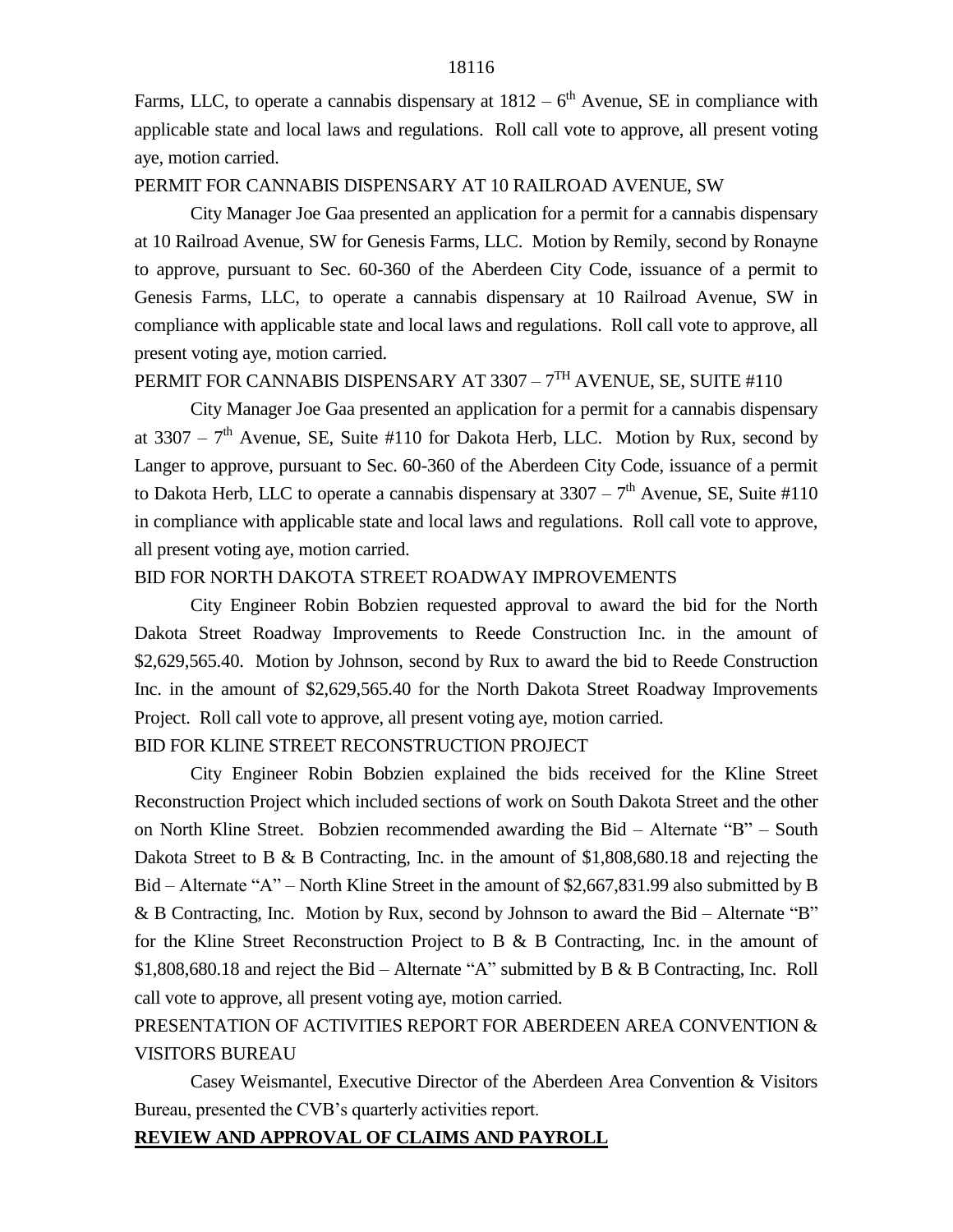Motion by Lunzman, second by Remily to approve payment of the bills listed for March 28, 2022 and payroll for the period from March 13, 2022 through March 26, 2022.

Bills having been audited by the Finance Officer and fully itemized and authorize the Mayor or City Manager to sign, and the Finance Officer to countersign, all warrants for payment of the following approved bills: Aberdeen Chamber of Commerce 66.00; Salvation Army 19.00; Rhodes Anderson Agency 10,865.00; MARCO Technologies LLC 71.20; RBL Designs 2,475.00; RDO Equipment Co. 95.84; Aberdeen News 1,102.80; Dakota Doors Inc. 289.77; Don's Builders Hardware 338.00; Cole Papers Inc. 890.25; Auto Value Parts/Hedahls 50.00; Dakota Supply Group 256.96; Midstates Group 137.00; Mark Miller 186.00; Safety Service Inc. 612.00; Lynn Peavey Company 137.58; Schwan Welding & Boiler 612.00; SHARE Corp. 2,828.44; Sherwin-Williams Co. 14.94; SD Municipal League 24.00; Dependable Sanitation 54.00; Tanner Jondahl 186.00; SD Dept. Health Lab 352.00; Climate Control 2,181.08; Jarman's Water Systems 120.00; NVC 79.88; SD One Call 31.36; Century Business Products 70.00; Brick Markers USA 976.79; Menards Inc. 714.25; Aqua Pure Inc. 650.00; CVB 18,484.76; Commtech Inc. 6,189.81; POMP's Tire Service 26.50; Business Improvement Dist. 3,990.80; ARAMARK Uniform Service 36.46; Brad Jung 186.00; LexisNexis Risk Solutions 150.00; Harlow's Bus Sales Inc. 93.51; Aberdeen Area Humane Society 5,400.00; G & R Controls Inc. 656.16; Legacy Design Group LLC 212.50; United Parcel Service 36.00; Duven Polygraph Services 325.00; Jeremiah Maxfield 104.00; James Valley Coop 32.05; Office Depot 87.46; AGTEGRA Cooperative 125.95; Cummin Inc. 2,038.74; Interstate Battery 326.90; Dacotah Paper Co. 404.70; Kenneth Ham 60.00. Blue Cross/Blue Shield 215,000.00.

Payroll for the period from March 13, 2022 through March 26, 2022 and city share of social security, old age & survivor's insurance, retirement, health and life insurance: EFTPS 143,585.84; SD Retirement 84,210.37; Governing Body 3,351.93; City Manager 8,364.06; City Attorney 7,105.86; Finance 31,461.18, Jordan McQuillen 40.64 hr; HR 8,005.61, Building 1,887.36; Computer 5,096.93; Planning/Zoning 16,499.36; Engineering 14,526.20; Police 146,061.38; Fire 118,273.32, Housing/Building 7,233.75; Street 32,955.30, Traffic 6,774.23; Solid Waste 20,369.32; Transportation/Ride Line 20,098.25; Library 30,197.12; Parks, Rec & Forestry 95,951.74, Gerald Bitz 12.75 hr, Donald Craft 13.75 hr, Rodney Eisenbeisz 13.25 hr, David Gackle 13.25 hr, Carter Hogg 12.25 hr, Lucus Howard 13.25 hr, Keith Johnson 14.25 hr, Nathaniel Johnson 11.00 hr, Stanis Malsom 14.25 hr, Michael Opp 13.00 hr, David Rice 12.00 hr, Scott Sueltz 14.00 hr; Airport 19,488.61; Pipe 27,191.14; Water Treatment 22,031.97; Meter 1,786.37; Water Reclamation 21,683.52; Pump 8,207.63. Roll call vote to approve, all present voting aye, motion carried.

## **CITY MANAGER'S REPORT**

City Manager Joe Gaa gave a traffic study update.

## **ADJOURNMENT**